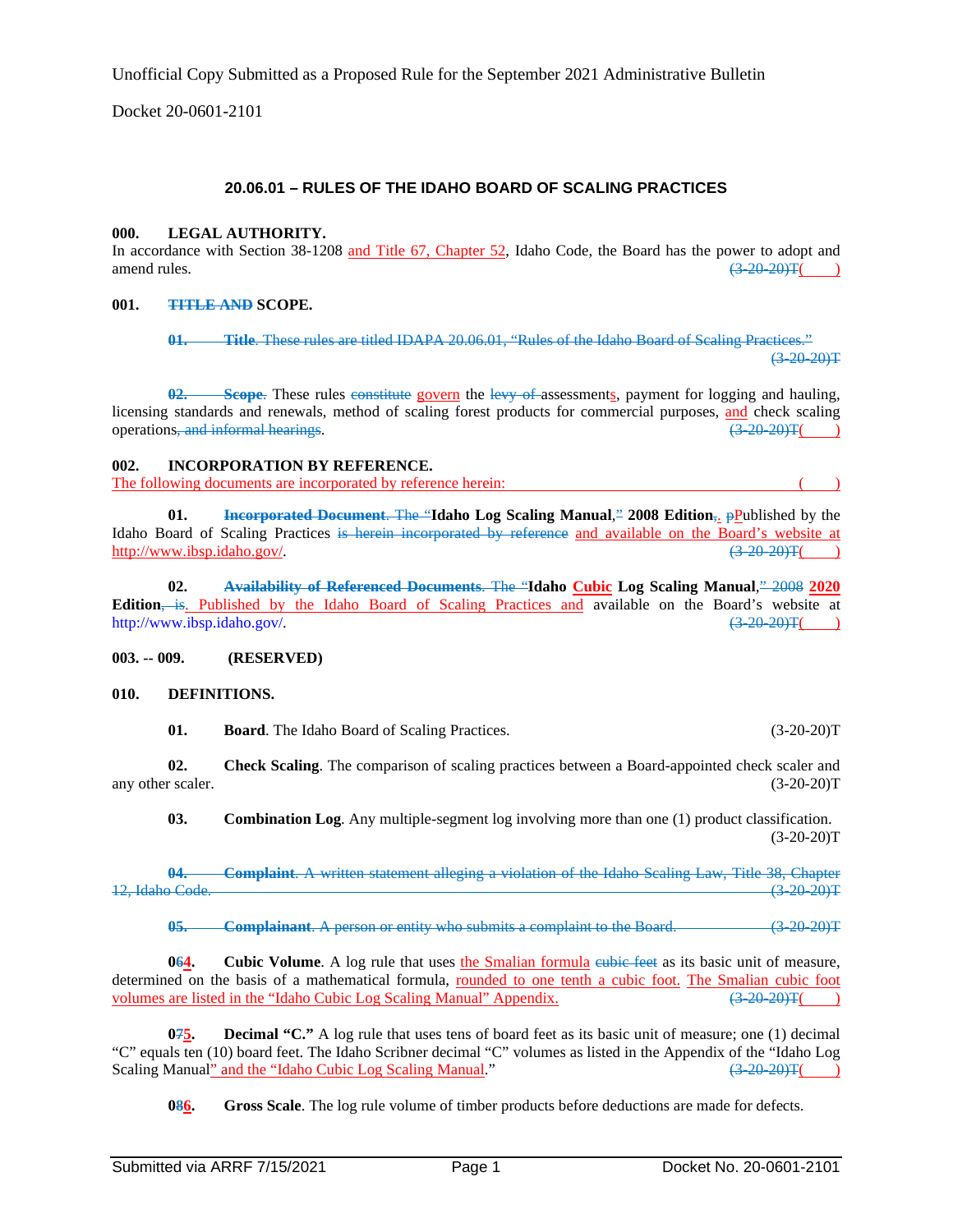$(3-20-20)T$ 

**Informal Hearing**. Any hearing before the Board of Scaling Practices, as opposed to a formal<br>rearing officer designated by the Board hearing before a hearing officer designated by the Board.

**107. Log Brands**. A unique symbol or mark placed on or in forest products for the purpose of to  $\frac{100}{(3.20, 20)^{T}}$ identifying ownership.

**1108. Net Scale**. The remaining log rule volume of timber products after deductions are made for pased on the product classification that is used.  $\left(\frac{320-20}{1}\right)$ defects, based on the product classification that is used.

**12. Official Seal**. An official seal of the Idaho Board of Scaling Practices is hereby adopted. The seal must be round, of a diameter of at least one and one half inches (1-1/2"), and so constructed that it may readily be imprinted on paper. (3-20-20) The contract of the contract of the contract of the contract of the contract of the contract of the contract of the contract of the contract of the contract of the contract of the contract of

**13. Prize Logs**. As described in Section 38-809, Idaho Code. (3-20-20)T

**1409. Product Classification**. Classification as sawlog, pulp log, or cedar products log for purposes of net scale determination or check scaling. (3-20-20)T

**150. Purchaser**. The principal individual, partnership, or corporation entitled to ownership at the first determination of scale for forest products harvested in Idaho. Purchaser also includes the owner of the timber as provided in Section 38-1209(b), Idaho Code. (3-20-20)T( )

**161. Requested Check Scale**. A check scale performed pursuant to Section 820 of these rules.

 $(3-20-20)T$ 

**172. Relicense Check Scale**. A check scale requested and scheduled in advance, by a licensed scaler, for purposes of license renewal. (3-20-20)T

**183. Routine Check Scale**. A check scale that is not a relicense, temporary permit, or requested check scale.  $(3-20-20)T$ 

**19. Respondent**. The person or entity accused of violating the Idaho Scaling Law, Title 38, Chapter 12, Idaho Code. (3-20-20)T

**2014. Temporary Permit Check Scale**. A check scale performed pursuant to provisions of Section 240 of these rules.  $\frac{(3-20-20)}{T}$  (3.200) of these rules.

**2115. Written Scaling Specifications**. A written document provided to the scaler that states the information necessary to scale logs in accordance with a contractual scaling agreement. (3-20-20)T

**011. -- 049. (RESERVED)**

#### **050. ASSESSMENT.**

In accordance with provisions of Section 38-1209, Idaho Code, the Board is authorized and directed to levy an assessment.  $\left(3-20-20\right)\text{T}$  ( $\left(3-20-20\right)\text{T}$ )

**01. Purchaser**. The purchaser, as defined in Subsection 010.15, pays the assessment levied by the Board.  $\frac{(3-20-20)\text{T}}{6}$  (3.20.20) T(1.1)

**02. Assessment**. The assessment must be transmitted to the Board on or before the twentieth (20th) day of each month for all timber harvested during the previous month. Forms provided by the Board must be completed and submitted with the assessment. (3-20-20)T

**03. Weight**. There is no assessment  $\Theta$  on forest products harvested and purchased solely on the basis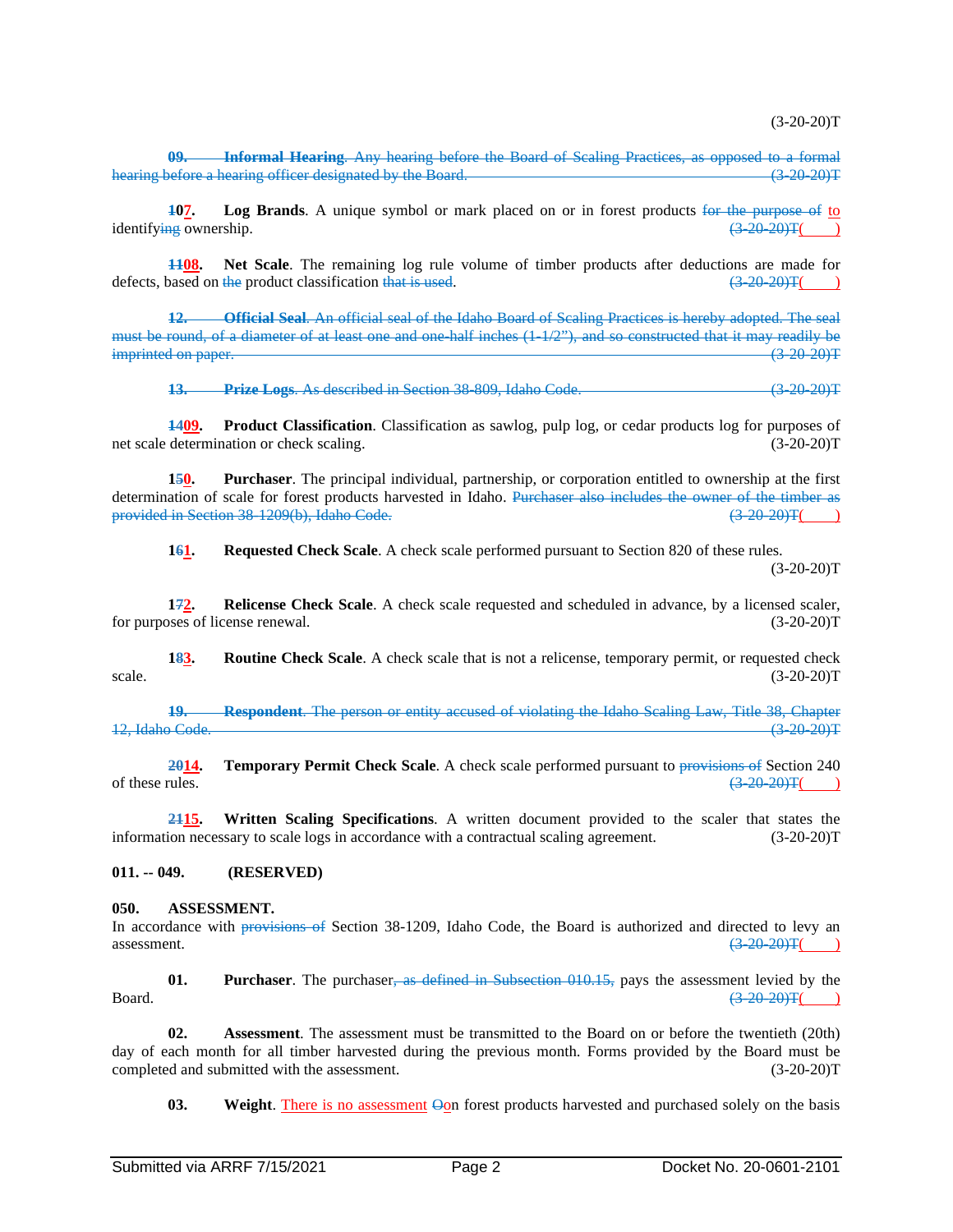of weight, no levy of assessment is applicable.  $(3-20-20)T($ 

#### **051. -- 0599. (RESERVED)**

#### **060. LOG BRANDS.**

In accordance with the provisions of Section 38-808, Idaho Code, the Board is responsible for approval and registration of all log brands registration of all log brands.

**01. Applications**. All applications for log brands or renewals must be submitted and approved prior to use.  $(3-20-20)$ T

**02. Fees.** Log brand registration, renewal, and transfer of ownership fees are twenty-five dollars (\$25) log brand (3.20.20). for each log brand.

**061. -- 069. (RESERVED)**

#### **070. PRIZE LOGS.**

In accordance with provisions of Section 38-809, Idaho Code, the Board is responsible for the disposition of prize  $\log$ s. (3-20-20)T

**071. -- 099.** (RESERVED)

# **100. PAYMENT FOR LOGGING OR HAULING.**

Provisions of Section 38-1220(b), Idaho Code, govern payment for logging or hauling. (3-20-20)T

**01. Gross Scale Determination**. Gross scale is determined by the methodology stated in Chapter Two (2) of the "Idaho Log Scaling Manual," or the "Idaho Cubic Log Scaling Manual."  $\left(3-20-20\right)T$ ( $\left(3-20-20\right)T$ 

**02. Compliance with Gross Scale Determination**. Notwithstanding the methodology eriteria contained in the "Idaho Log Scaling Manual," or the "Idaho Cubic Log Scaling Manual," compliance will be determined to have been is met when check scale results on gross scale comparisons are within allowable standards of variation as provided in these rules. of variation as provided in these rules.  $\left(3-20-20\right)\text{T}$  (3)

## **101. -- 199. (RESERVED)**

#### **200. LICENSES.**

**01. Application Form**. Application for a scaling license is made on a form prescribed and furnished provided by the Board.  $\left(3-20-20\right)\text{T}$  ( $\left(3-20-20\right)\text{T}$  ( $\left(3-20-20\right)\text{T}$ )

**02. Revocation or Suspension for Incompetency**. If check scale results on three (3) occasions in any twelve (12) month period are found unacceptable based on standards of variation established under Section 810, the scaler's license may be revoked or suspended as provided in Section 38-1218, Idaho Code.  $\left(3-20-20\right)T\left(2\right)$ 

## **201. -- 219. (RESERVED)**

#### **220. APPRENTICESHIP CERTIFICATE.**

**01. General**. Is issued at no charge to those individuals with no previous scaling experience who wish to practice scaling techniques in view of becoming a licensed scaler. (3-20-20) (3-20-20) T

**021. Procedure to Obtain Certificate**. After submitting the application form, an apprentice candidate will be required to must take the written examination. Upon passing the written examination, the Apprenticeship Certificate will then be issued at no charge.  $\left(3-20-20\right)T($  )

**032. Regulations Governing Use of Certificate**. The apprentice is authorized to may scale only under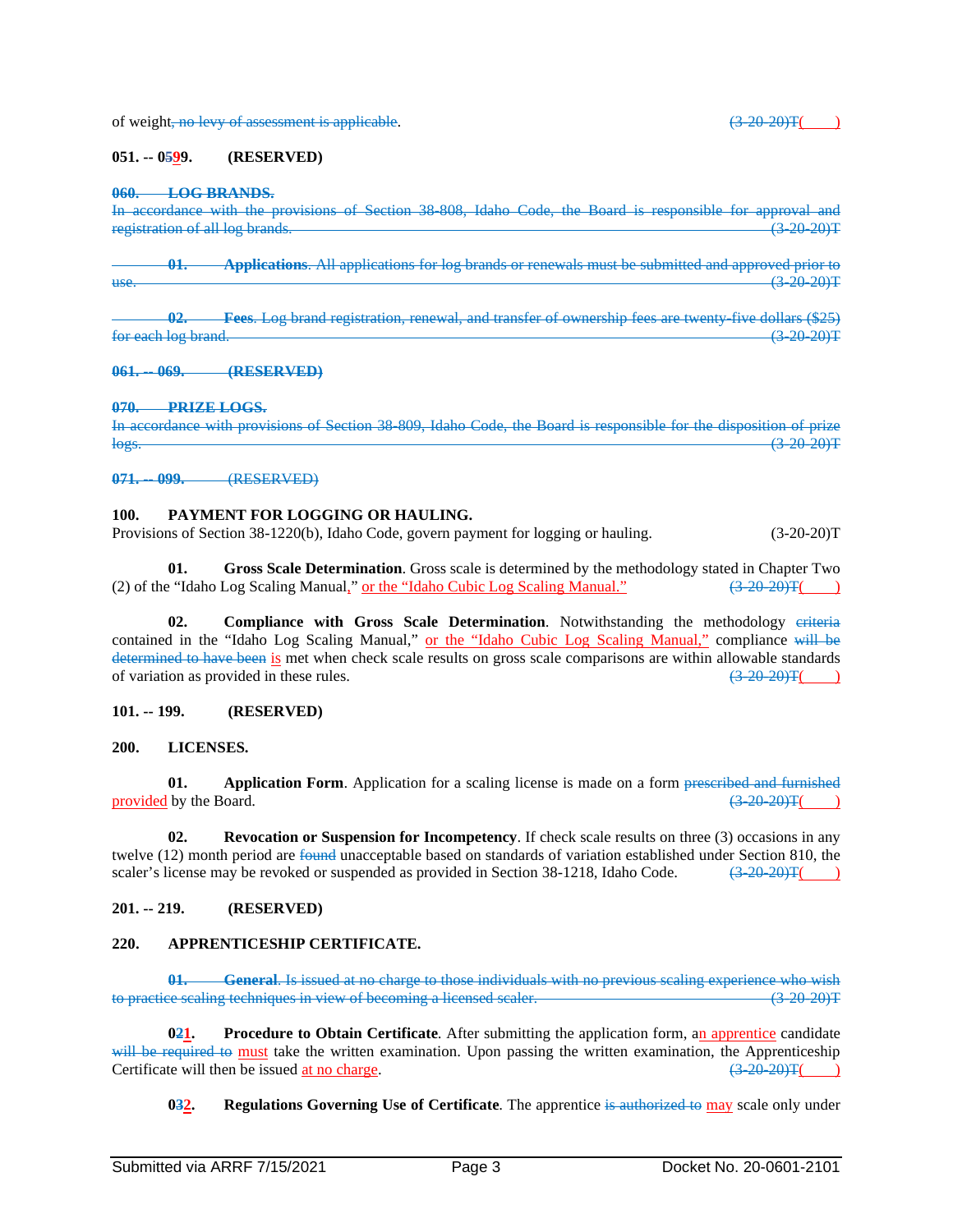the direct supervision of a licensed scaler. The scale determined by the apprentice will, under no circumstances, may not be used as the sole basis for payment.  $\left(3-20-20\right)\text{F(s)}$ 

## **221. -- 239. (RESERVED)**

#### **240. TEMPORARY PERMIT.**

**01. General**. Is issued for a period of time, not to exceed three (3) months, to individuals with scaling experience who need to scale for commercial purposes. (3-20-20)<sup>T</sup> previous scaling experience who need to scale for commercial purposes.

**02. Procedure to Obtain**. Submit the application form; remit the required a twenty-five dollar (\$25) fee; submit a letter from the employer requesting the temporary permit and identifying where the permittee would be scaling; take and pass the written portion of the scaler's examination<sub>i</sub>; and demonstrate practical scaling abilities in the form of through an acceptable check scale.  $(3-20-20)T($  )

#### **03. Regulations Governing Use of Temporary Permit**. (3-20-20)T

**a.** Permits expire the date of at the next practical examination date in the area or three (3) months from the date of issuance, whichever comes first. The scale determined by the holder of a temporary permittee may be used as a basis for payment.  $\left(3\right.20\right.20\left.7\right)$ be used as a basis for payment.

**b.** Should the holder of a temporary permittee fail to appear to take the practical portion of the scaler's examination after being notified in writing of the time and place of said examination, the temporary permit will be canceled.  $\left(\frac{3-20-20}{\pi}\right)$ will be canceled.  $\left(3-20-20\right)\text{T}$  ( $\left(3-20-20\right)\text{T}$ )

**c.** Temporary permits will not be issued to applicants or relicensees anyone who have has failed the practical examination two (2) or more times, until thirty (30) days following the individual's last exam failure.  $(3-20-20)$ T

## **241. -- 259. (RESERVED)**

#### **260. SPECIALTY LICENSE.**

**01. General**. Is issued to handle situations where the applicant would is not be required to possess the skills needed to scale sawlogs.  $\left(\frac{3-20-20}{7}\right)$ exacting skills needed to scale sawlogs.

**02. Procedure to Obtain**. Submit the application form, remit the required a twenty-five dollar (\$25) fee, submit a letter from the employer describing scaling that would justify the justification for issuance of a specialty license<sub>r</sub>, and **successfully** complete the examination as may be devised by the Board. (3-20-20)T(

**03. Regulations Governing Use of Specialty License**. The holder is only allowed to may scale only the products specified on the individual's license.  $\left(3-20-20\right)T\left(3-20-20\right)T\left(3-20-20\right)T\left(3-20-20\right)T\left(3-20-20\right)T\left(3-20-20\right)T\left(3-20-20\right)T\left(3-20-20\right)T\left(3-20-20\right)T\left(3-20\right)T\left(3-20\right)T\left(3-20\right)T\left(3-20\right$ 

#### **261. -- 279. (RESERVED)**

#### **280. STANDARD LICENSE.**

**01. General**. Is issued to individuals who demonstrate competency in scaling principles and techniques. (3-20-20)T

**02. Procedure to Obtain**. Submit the application form, remit the required twenty-five dollar (\$25) fee, and take and pass the examination as described under Section 300. (3-20-20)T

**03. Regulations Governing Use of Standard License**. The holder is qualified to scale all species and  $\text{products.}$  (3-20-20)T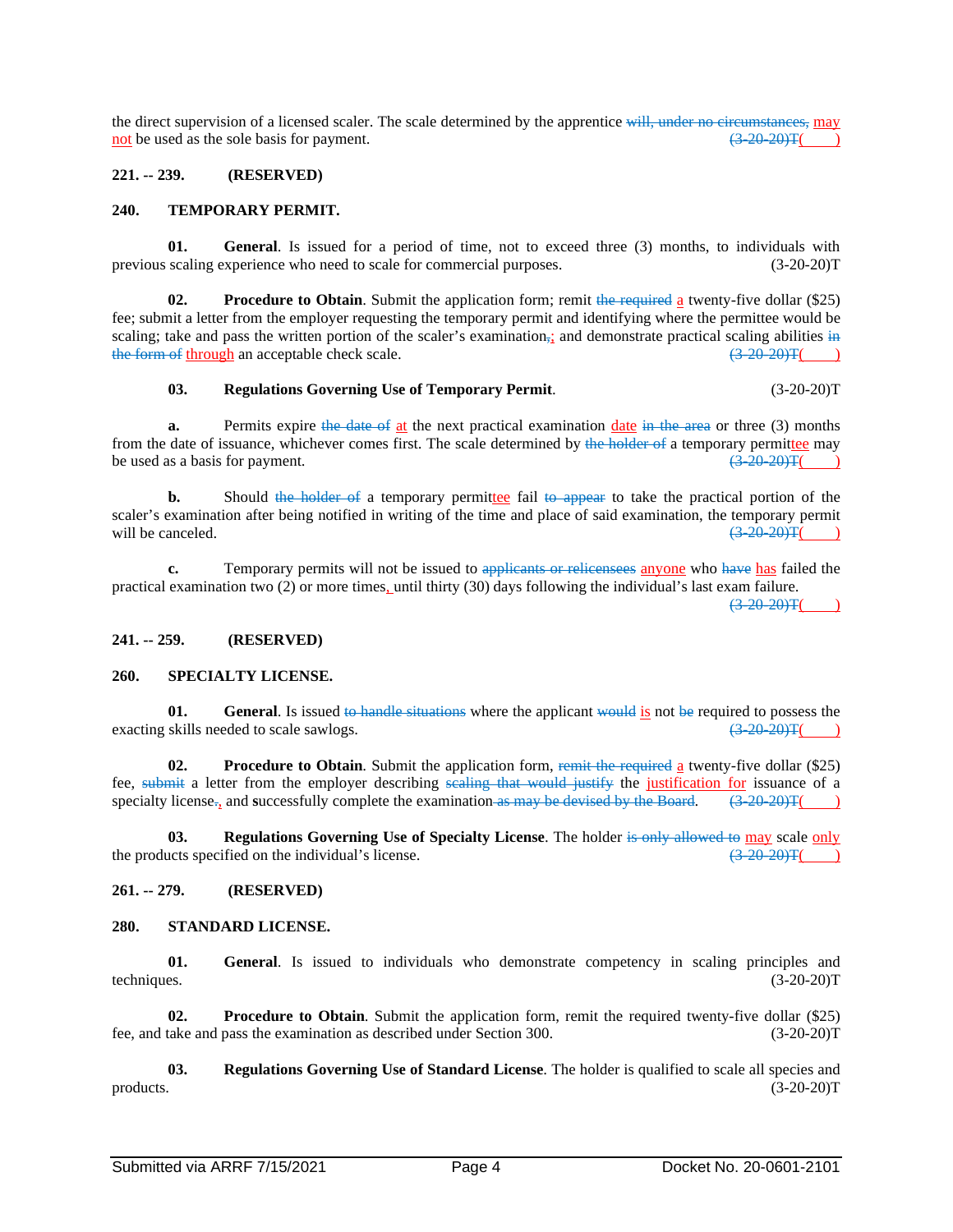#### **281. -- 299. (RESERVED)**

# **300. STANDARD LICENSE EXAMINATION.** To be taken by all persons applying for the standard license. (3-20-20)T **01. Written Examination**. (3-20-20)T **a.** Will be  $b\text{Base}$  upon Chapters 1, 2, and 3 of the "Idaho Log Scaling Manual."  $\left(\frac{3-20-20}{1}\right)$ **b.** Any score of seventy percent (70%) or better is a passing grade. (3-20-20)T

**c.** The written test must be taken and passed before the practical examination early be is attempted.  $(3-20-20)T($ 

## **02. Practical Examination**. (3-20-20)T

**a.** The practical examination for a scaler's license will consist of scaling a minimum of not less than two hundred (200) logs with a net decimal "C" scale determination for sawlogs of not less than twenty thousand (20,000) board feet, or not less than fifteen thousand (15,000) board feet in the southeast Idaho area. (3-20-20)T

**b.** The logs will first be scaled by three (3) qualified check scalers, except the southeast Idaho area will be or two (2) or more qualified check scalers in the southeast Idaho area, and the agreed-upon results will be the basis for grading the examination.  $\left(3-20-20\right)T$ 

**c.** To obtain a passing grade, a scaler must be within allowable limits of variation in the following categories:

| <b>CATEGORY</b>     |                                                                                                                       | <b>ALLOWABLE VARIATION</b>                       |  |
|---------------------|-----------------------------------------------------------------------------------------------------------------------|--------------------------------------------------|--|
| <b>Gross Volume</b> | For logs in round form $+/- 2.0\%$<br>For logs in fractional or slab form $+/-$ 5.0%                                  |                                                  |  |
| <b>Net Volume</b>   | Check scale percent of defect on logs checked<br>Up to $10 +/- 2.0\%$<br>10.1 to 15 $+/-$ 3.0%<br>Over $20 +/- 5.0\%$ | 15.1 to 20 $+/-$ 0.2% for each percent of defect |  |
|                     | Species identification errors                                                                                         | $3.0\%$                                          |  |

 $(3-20-20)T$ 

## **301. -- 399. (RESERVED)**

## **400. RENEWAL OF STANDARD AND SPECIALTY LICENSES.**

For scalers who hold "Standard" and "Specialty" licenses, the process for renewal will consist of the following process is as follows.

 $(3-20-20)T($ 

**01. To Renew a License by the Expiration Date**. Receive an acceptable check scale performed by a Board check scaler and pay renewal fee of twenty-five dollars (\$25). (3-20-20)T

## **02. To Renew a License Within Two Years After The Expiration Date**: (3-20-20)T

**a.** Request and **rReceive an acceptable check scale performed by a Board check scaler.** When If the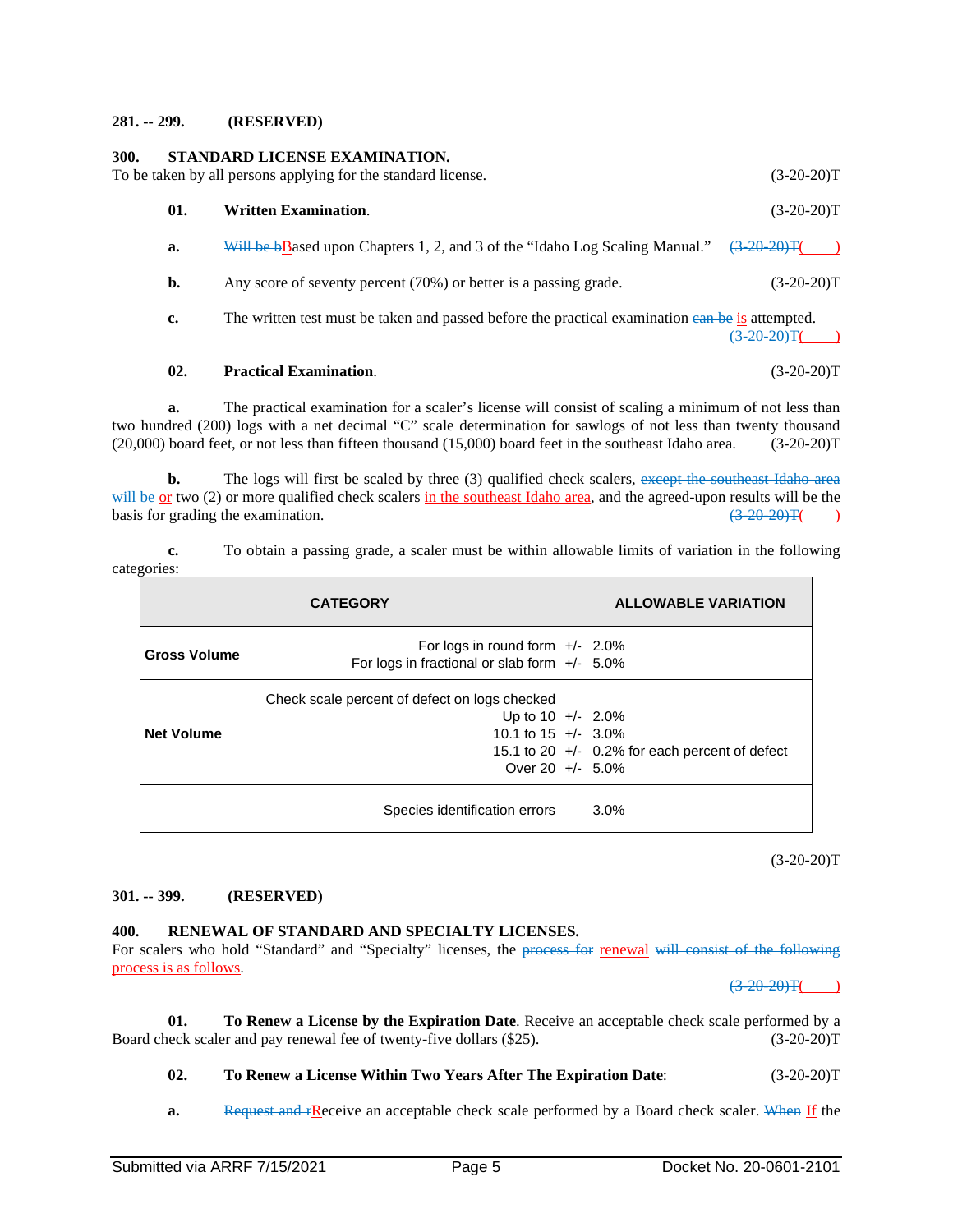check scale is unacceptable, the individual is required to must reapply for the standard license.  $(3-20-20)T($ 

**b.** Pay renewal fee of twenty-five dollars (\$25). (3-20-20) (3-20-20) T

**03. To Renew a License More Than Two Years After The Expiration Date**. An individual is required to must reapply for the standard license.  $(3-20-20)T($  )

**04. Option to a Check Scale for Standard License Renewal**. A passing practical examination successfully completed may be used in-lieu-of a check scale for renewal.  $\left(3-20-20\right)T($  )

**05. Option to a Check Scale for Specialty License Renewal**. An examination as may be devised set by the Board may be used in-lieu-of a check scale for renewal of specialty licenses renewal.  $\left(3-20-20\right)T$ ( )

## **401. -- 499. (RESERVED)**

## **500. METHOD OF SCALING FOREST PRODUCTS FOR COMMERCIAL PURPOSES.**

**01. Scribner Decimal "C"**. Log scaling by the Scribner decimal "C" method must be made according to scaling practices and procedures described in the "Idaho Log Scaling Manual" <u>or the "Idaho Cubic Log Scaling Manual</u>" and Sections 501 through 504 of these rules.  $\frac{(3-20-20)\text{F}}{(1-20-20)\text{F}}$ Manual" and Sections 501 through 504 of these rules. (3-20-20)T( )

**02. Cubic Volume**. Log scaling by a cubic volume method must be made according to scaling practices and procedures agreed upon in writing between parties to a scaling agreement described in the "Idaho Cubic Log Scaling Manual" and Sections 501 through 504 of these rules. (3-20-20)T( )

**03. Other Scaling Methods**. Log scaling by any method other than Scribner decimal "C" or cubic volume will be considered and determined by the Board upon written request. (3-20-20)T

## **501. GROSS VOLUME CONVERSIONS.**

**01. Conversion to Gross Decimal "C" or Gross Cubic Volume**. Gross volume measurement determined in a manner other than decimal "C" or cubic volume will be converted to an equivalent decimal "C" or cubic volume gross scale. (3-20-20)T

**02. Conversion Factors**. Measurement procedures and converting factors described in the Special Situations Measurement section, Chapter Two (2) of the "Idaho Log Scaling Manual," may be used to express decimal "C" board foot equivalents. (3-20-20)T

**03. Other Conversion Factors**. Measurement procedures and converting factors not listed in the "Idaho Log Scaling Manual" will be considered and determined by the Board upon written request. (3-20-20)T

## **502. GENERAL SCALING REQUIREMENTS.**

**01. Written Scaling Specifications**. At any scaling site, licensed scalers will be provided with a written document that states the information necessary to scale logs in accordance with a contractual scaling agreement. (3-20-20)T

**02. Recording Measurements on Scale Tickets**. For each log scaled, scalers must record a combination of data from which both gross and net volume can be derived. This data includes scaling length and scaling diameter(s).  $(3-20-20)T$ 

**03. Load Identification**. Scalers must ensure that all loads are readily identifiable upon completion of scaling.  $(3-20-20)T$ 

## **503. GROSS DECIMAL "C" SCALE DETERMINATION.**

Contractual scaling agreements regarding relating to determination of Scribner decimal "C" gross scale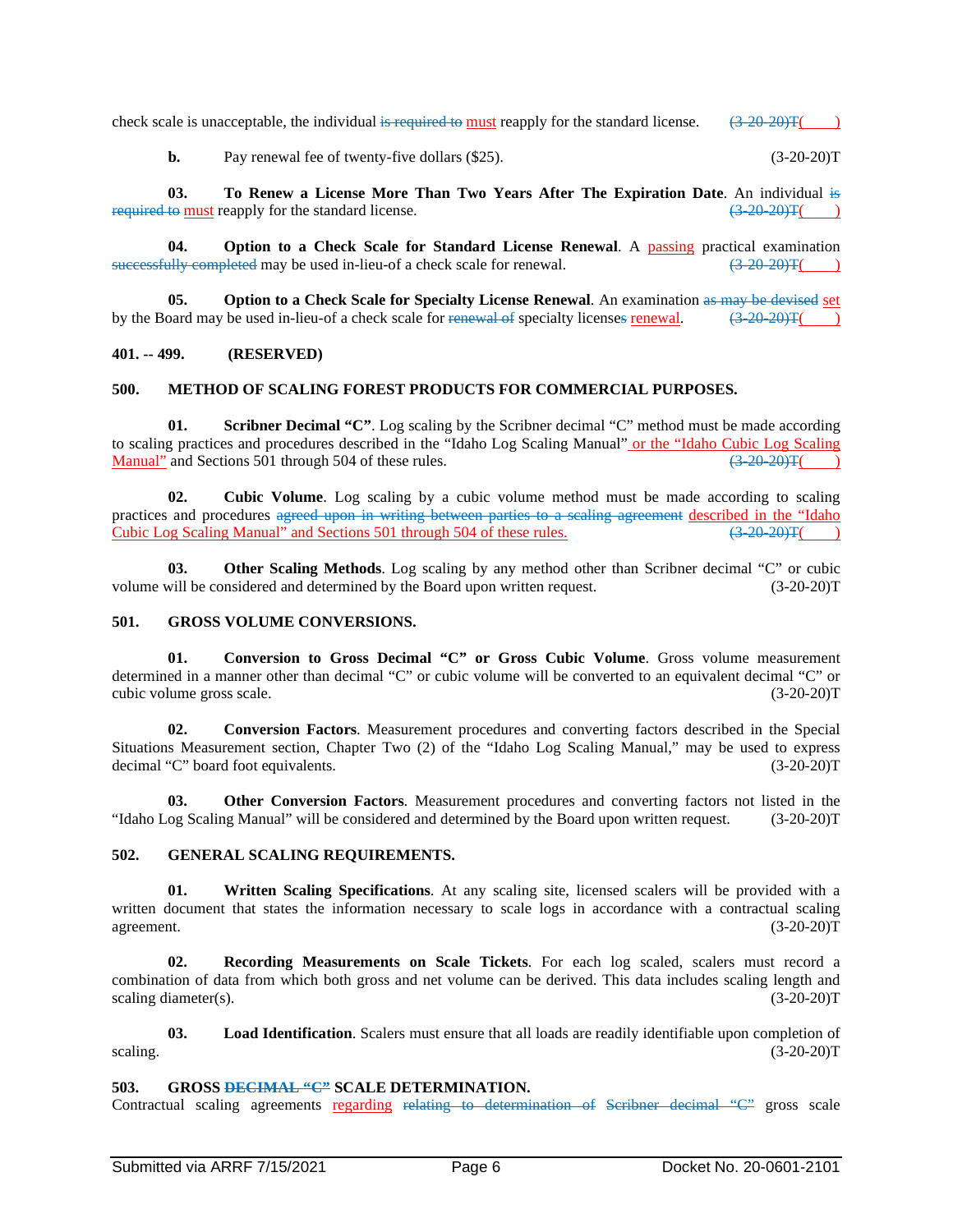determination may not establish any scaling requirement that differs from those stated in the "Idaho Log Scaling Manual" or the "Idaho Cubic Log Scaling Manual" except for a minimum top diameter that may be smaller than five and fifty-one hundredths inches (5.51") actual measure. Licensed scalers will be provided with written scaling specifications that denote any minimum top diameter that is smaller than five and fifty-one hundredths inches  $(5.51)$  actual measure. (3-20-20)T(

## **504. NET DECIMAL "C" SCALE DETERMINATION.**

Contractual scaling agreements regarding relating to determination of Scribner decimal "C" net scale determination may establish scaling requirements that differ from those stated in the "Idaho Log Scaling Manual" or the "Idaho Cubic Log Scaling Manual." Licensed scalers will be provided with written scaling specifications that clearly describe any changes in net scale scaling practices.  $\left(3-20-20\right)T$ ( $\left(3-20-20\right)T$ )

# **505. -- 799. (RESERVED)**

# **800. CHECK SCALING PROCEDURES.**

#### **01. Valid Check Scale**. (3-20-20)T

**a.** Check scaling requires a minimum of fifty (50) logs containing a decimal "C" gross scale of at least ten thousand (10,000) board feet. When other methods of measurement are used, the check scaler will investigate the situation and determine the most logical method of check scaling. (3-20-20)T

**b.** Check scaling will be performed without scaler's knowledge, when possible. (3-20-20)T

**c.** Check scales are performed only on logs that are in the same position as presented to the scaler.  $(3-20-20)T$ 

**d.** Check scales will not be performed if the logs are not spread adequately enough, in the check scaler's discretion, to allow for accurate scaling. If these conditions arise, the check scaler makes must provide a written report describing the conditions and surrounding circumstances. The Board will make a decision as to the disposition of these conditions and direct the check scaler accordingly.  $\left(3\right.20\right.20\left.7\right)$ disposition of these conditions and direct the check scaler accordingly.

**e.** The check scaler must use the written scaling specifications that have been provided to the scaler. In the absence or omission of written scaling specifications, logs will be check scaled according to scaling methodology stated within the "Idaho Log Scaling Manual." or the "Idaho Cubic Log Scaling Manual."(3-20-20)T(

**02. Cooperative Scaling**. Cooperative scaling involves two (2) scalers, using different scaling specifications, working together to determine the log scale volume. In these instances, each scaler is individually responsible for the scale recorded. (3-20-20)T

**03. Team Scaling**. Team scaling is two (2) scalers, using the same scaling specifications, working together to determine the log scale volume. In these instances, both scalers are responsible for the scale recorded, except that if one (1) of the individuals is an apprentice scaler, the licensed scaler is responsible for the scale recorded.  $(3-20-20)T$ 

**04. Holding Check Scale Log Loads**. All log loads involved in an unacceptable check scale will be held at the point of the check scale until <del>such time as</del> the logs have been reviewed with the scaler, or for a period up to forty-eight (48) hours.  $\left(320-20\right)T($ to forty-eight  $(48)$  hours.

**a.** During this period the load(s) may not be moved or tampered with in any way.  $(3-20-20)T$ 

**b.** The Board's check scaler will mark all loads that must be held and notify the scaler and landing supervisors respectively.  $\left(3-20-20\right)\text{T}$  (3-20-20)T( )

**801. -- 809. (RESERVED)**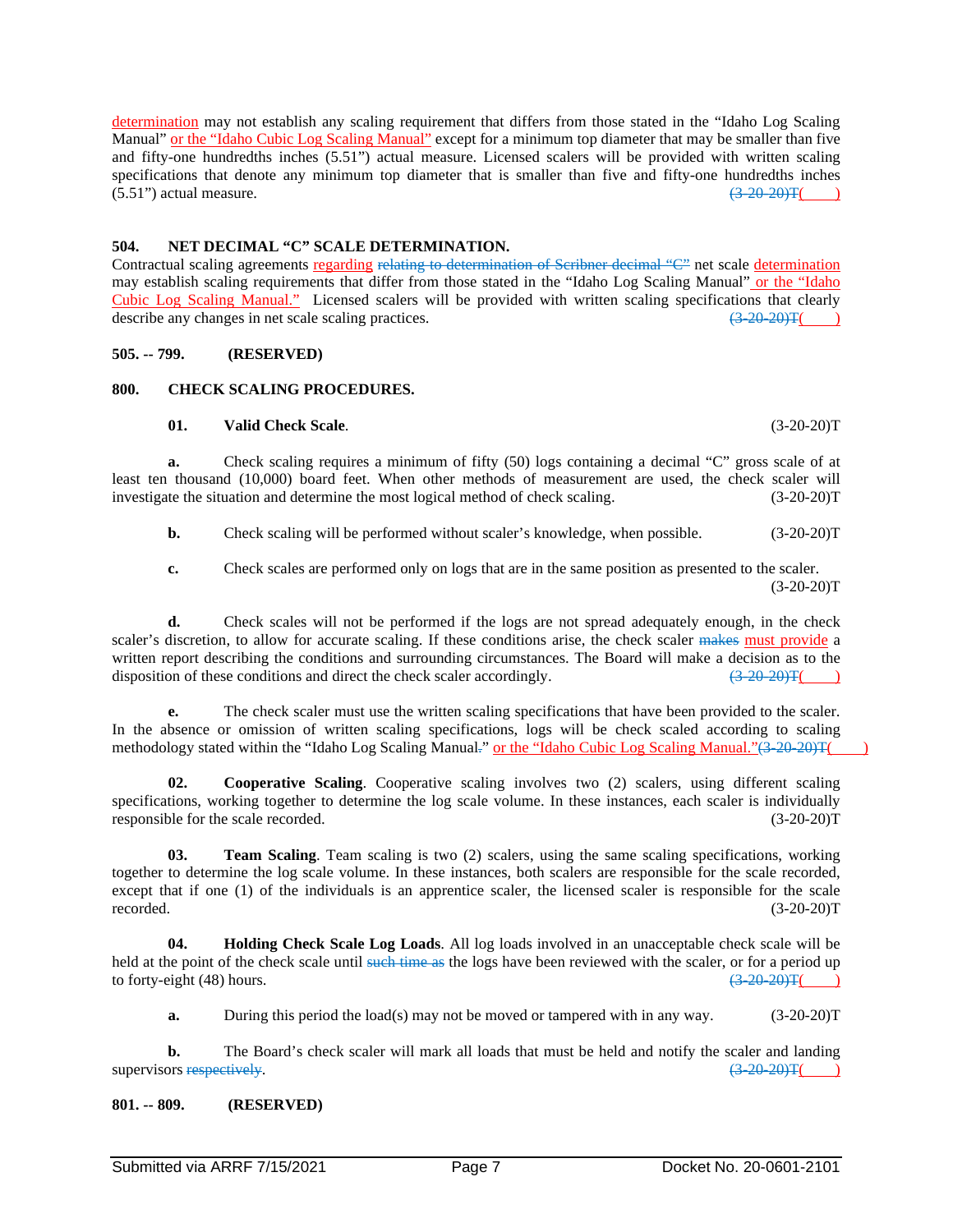## **810. CHECK SCALING STANDARDS OF VARIATION.**

**01. Allowable Limits of Variation**. To determine a check scale as acceptable or unacceptable for Board consideration, and when the method of measurement is the Coconino Scribner decimal C log rule, a scaler must be within allowable limits of variation in the following categories:

| <b>CATEGORY</b>     |                    |                                                                                                    | <b>ALLOWABLE</b><br><b>VARIATION</b>   |
|---------------------|--------------------|----------------------------------------------------------------------------------------------------|----------------------------------------|
| <b>Gross Volume</b> |                    | For logs in round form<br>For logs in fractional or slab form                                      | $+/- 2.0$ percent<br>$+/- 5.0$ percent |
| <b>Net Volume</b>   | Sawlogs            | Check scale percent of defect on logs checked<br>Up to $10$<br>10.1 to 15<br>15.1 to 20<br>Over 20 |                                        |
|                     | Pulp Logs          |                                                                                                    | $+/-$ 5.0 percent                      |
|                     | Cedar Product Logs |                                                                                                    | $+/-$ 8.0 percent                      |
|                     |                    | <b>Species Identification Errors</b>                                                               | 3.0 percent                            |
|                     |                    | <b>Product Classification Errors</b>                                                               | 3.0 percent                            |

 $(3-20-20)T$ 

**02. Combination Logs**. For purposes of determining product classification errors, combination logs are counted as one-half  $(1/2)$ , one-third  $(1/3)$ , one-fourth  $(1/4)$  -- depending on the number of scaling segments -- to arrive at a piece or log count variation. Combination logs will be considered only when provided for in a contractual scaling agreement or written scaling specifications. (3-20-20)T

**03. Check Scales Involving Multiple Variations**. Some check scales will involve more than one (1) parameter of variation. The overall allowable limit of variation to determine acceptability or unacceptability of the total gross or net scales is determined by the following formula:

| OAV |     | $\frac{(a \times E) + (b \times E) + (c \times F)}{(D + E + F)}$     |
|-----|-----|----------------------------------------------------------------------|
| OAV |     | overall allowable percentage variation                               |
| A   | $=$ | allowable percentage variation for gross/net sawlog scale            |
| B   | $=$ | allowable percentage variation for gross/net pulp log scale          |
|     |     | allowable percentage variation for gross/net cedar products<br>scale |
| D   | $=$ | check scaler's gross/net sawlog scale                                |
| F   | $=$ | check scaler's gross/net pulp log scale                              |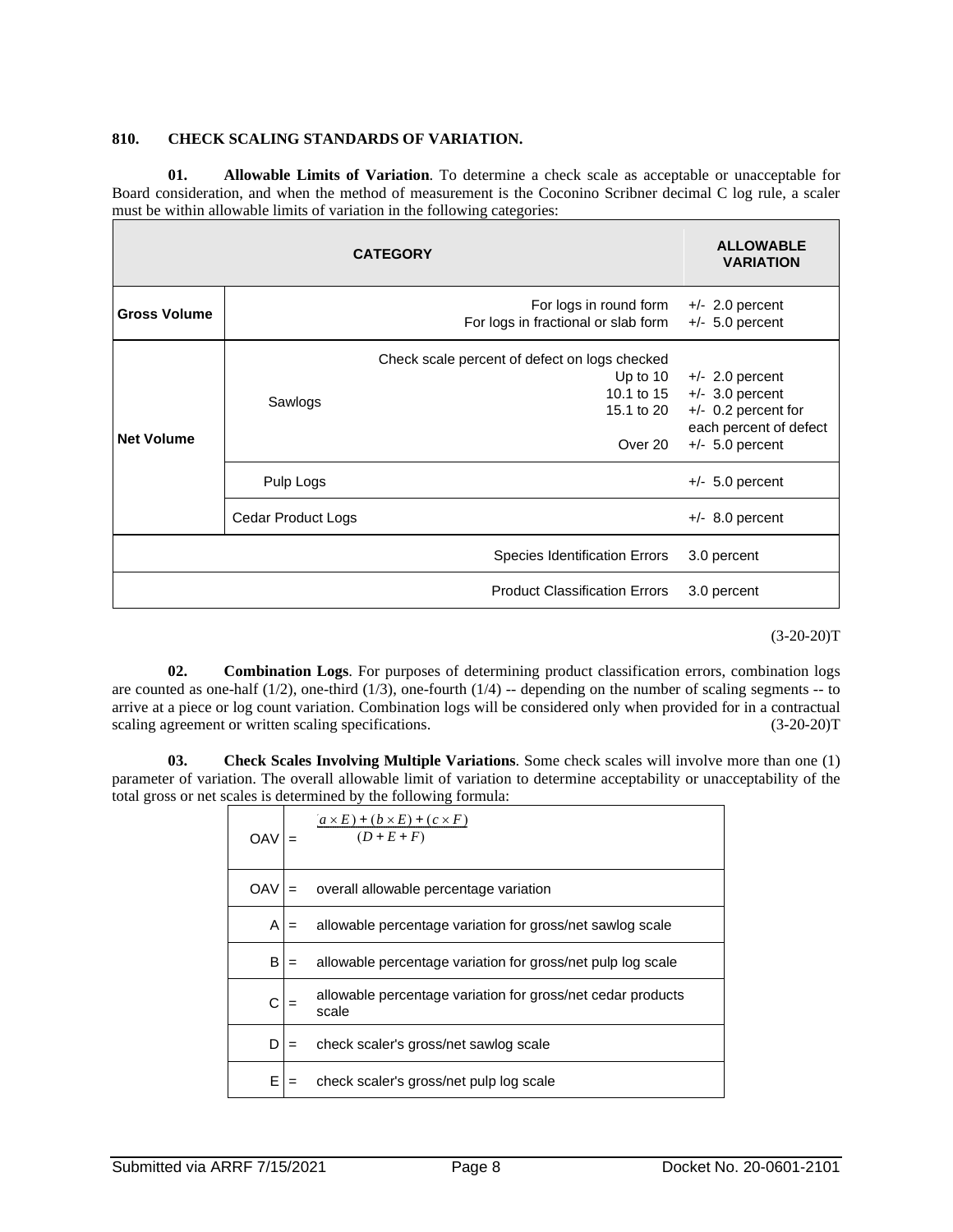$F$  = check scaler's gross/net cedar products log scale

 $(3-20-20)T$ 

#### **811. -- 819. (RESERVED)**

#### **820. REQUESTED CHECK SCALE.**

| A check scale may be performed upon request of any individual, company, or corporation. | $(3-20-20)T$ |
|-----------------------------------------------------------------------------------------|--------------|
| <b>Submission of Request.</b>                                                           | $(3-20-20)T$ |

**a.** The request must be in writing and approved by the Board's executive director. (3-20-20)T

**b.** The request must be made by a party directly affected and involve disputes on scaling.  $(3-20-20)T$ 

**02. Cost of a Requested Check Scale**. The fee is two hundred dollars (\$200) for each day, or part of a day, that the check scaler is scaling the logs. (3-20-20)T

## **821. -- 829. (RESERVED)**

#### **830. CHECK SCALE REPORT.**

**01. Check Scale Results**. The check scaler will make a report of his findings to the Board. (3-20-20)T

## **02. Persons Entitled to a Copy of the Check Scale Report**. (3-20-20)T

**a.** Persons directly affected and entitled to a copy of the check scale report on temporary permits and relicensure check scales are the scaler and the scaler's employer(s). (3-20-20)T

**b.** Persons directly affected and entitled to a copy of the check scale report on routine and requested check scales include the scaler, the scaler's employer(s), the scaler's supervisor(s), the logging contractor(s), or other persons directly affected by the check scale report as determined by the Board's executive director. (3-20-20)T

## **831. -- 9019. (RESERVED)**

#### **910. INFORMAL HEARINGS -- SCOPE AND AUTHORITY.**

Sections 910 through 980 apply to all informal hearings before the Board. These rules are adopted pursuant to Sections 38-1208 and 67-5201, et seq., Idaho Code, and are intended to facilitate the Board in executing its duties and responsibilities under Title 38, Chapter 12, Idaho Code. These rules are construed to effectuate the intent of the legislature in adopting the Idaho Scaling Law in a reasonable, fair and expeditious manner. (3-20-20)T

**911. -- 919. (RESERVED)**

# **920. COMPLAINTS.**

**01. Submittal of Complaint**. Is submitted in writing in the name of the primary complainant.

 $(3-20-20)T$ 

- **02. Contents of Complaint**. Must state: (3-20-20)T
- **a.** The name and address of the person or entity actually aggrieved; (3-20-20)T

**b.** A short and plain statement of the nature of the complaint, including the location and date of the alleged violation; (3-20-20)T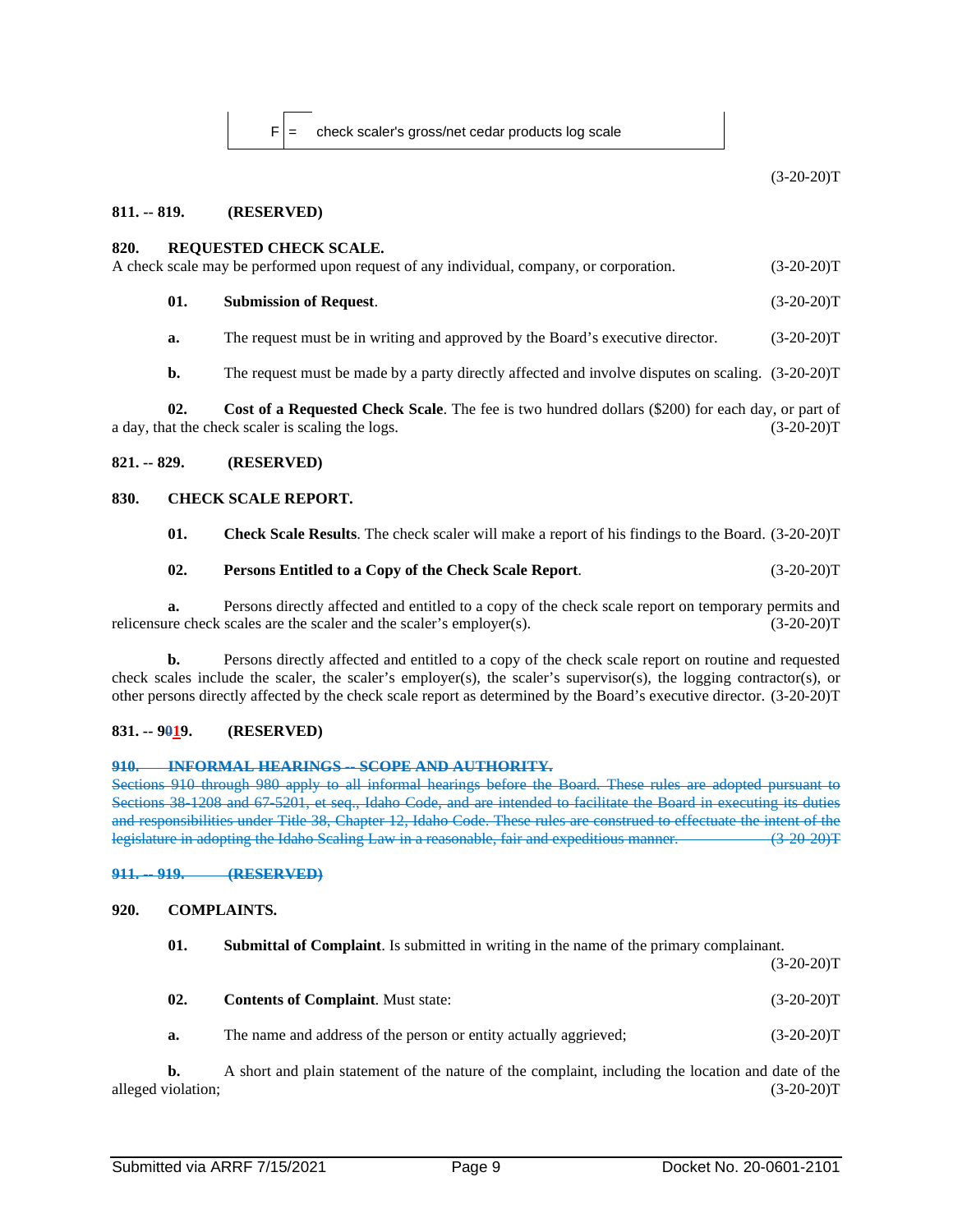- **c.** The complainant's notarized signature; (3-20-20)T
- **d.** The complainant must submit written or documentary evidence in support of the alleged violation; and (3-20-20)T

**e.** In the case of a gross scale complaint, which alleges violations of Section 38-1220(b), Idaho Code, the complainant must also provide a readable copy of the contract, payment slips, and scale tickets for each transaction involved in the alleged complaint. (3-20-20)T

## **921. -- 9299. (RESERVED).**

#### **930. RESPONSE TO COMPLAINT.**

**01. Response**. The respondent must submit to the Board a written response to the allegations of the complaint, with supporting evidence, within thirty (30) days after receiving a copy of the same from the Board. The Board will presume that the respondent received such complaint and evidence within three (3) days after mailing by the Board, unless the respondent submits evidence to the contrary to the Board. (3-20-20)T

**02. Consideration of Complaint**. The Board will consider a complaint in its next meeting following the timely response of the respondent or the respondent's failure to respond within the time limit of Subsection  $930.01.$  (3.20-20)T

#### **931. ACCESS TO RECORDS.**

The Board will provide to the respondent or his counsel a copy of the complaint and any supporting evidence to which the respondent does not have access, at the earliest date after the Board has received the same. The Board will provide the complainant or his counsel a copy of any answer or response and supporting evidence thereof to which the complainant does not have access, at the earliest date after the Board has received the same. (3-20-20) T

**932. -- 939. (RESERVED).**

#### **940. CONDUCT OF INFORMAL HEARINGS.**

**01. Hearing Procedure**. The chairman of the Board will minimize, where possible, the use or application of formal court rules of procedure and evidence in the spirit of an informal hearing consistent with the<br>intent of these rules, fairness to the parties, and the interests of justice. (3-20-20) intent of these rules, fairness to the parties, and the interests of justice.

**02. Statements**. The complainant and the respondent may make a brief statement concerning the allegation(s) and may introduce new evidence in support of or in opposition to the allegation(s). Statements must be concise, specific, relevant to the allegation(s), and limited to ten (10) minutes per party, unless the specific allegation(s) as determined by the chairman clearly requires greater time to address the same.

**03. Questions Directed to the Board**. All questions at the hearing are directed to the Board. The Board will consider written or oral questions from the complainant or respondent at the hearing or take such questions under advisement. (3-20-20) The contract of the contract of the contract of the contract of the contract of the contract of the contract of the contract of the contract of the contract of the contract of the cont

**04. Questions Asked by the Board**. Only the Board may ask questions of the complainant or respondent and may call witnesses. (3-20-20)T

**05. Representation by Counsel**. The complainant and the respondent may be represented by counsel.  $(3-20-20)T$ 

#### **941. -- 949. (RESERVED)**

# **950. TIME FOR BOARD DETERMINATION.**

After submission of the complaint and supporting documentation for evidence in accord with Section 930, and after an informal hearing on a complaint wherein the parties have had opportunity to respond to these allegations and to